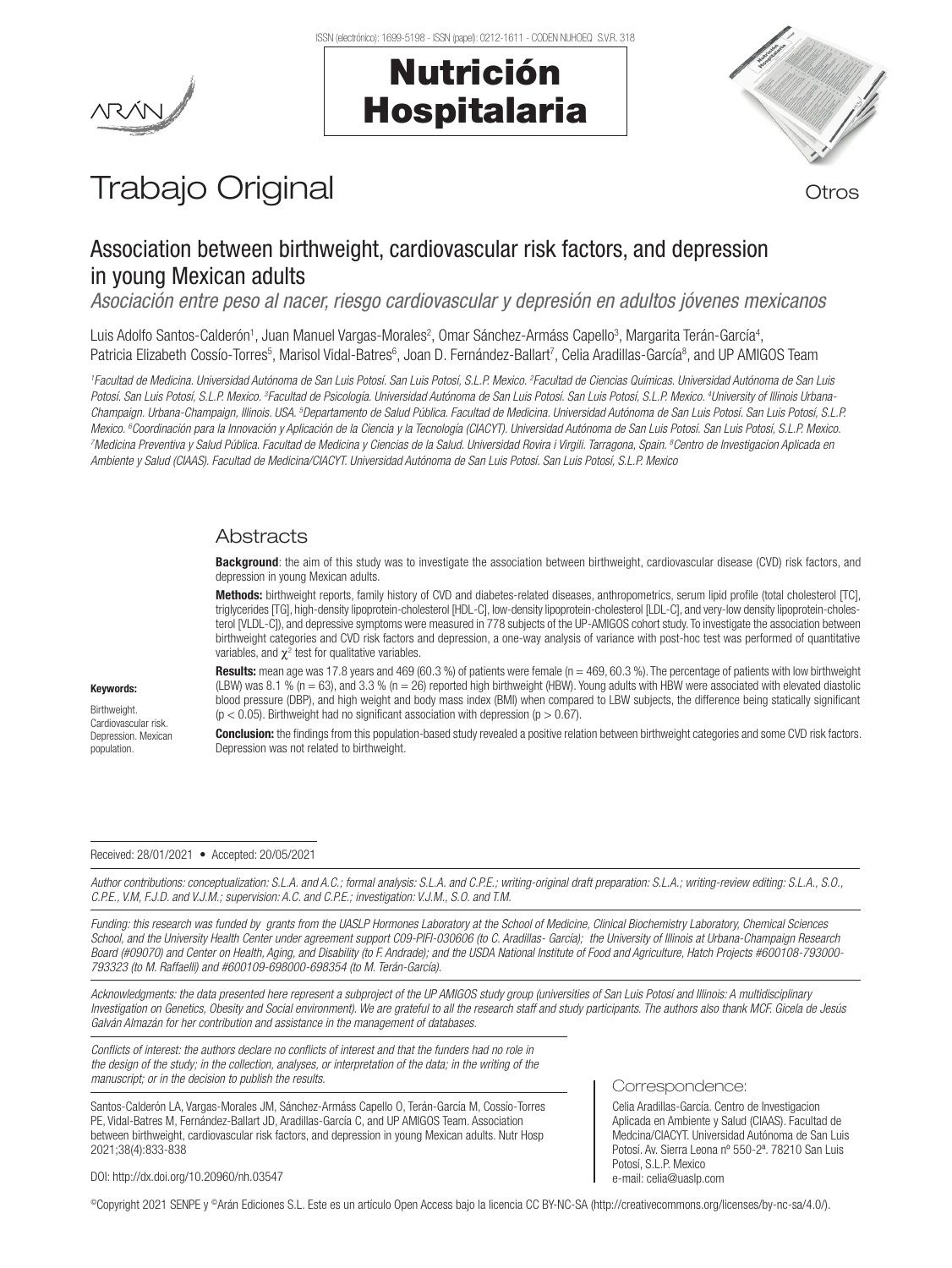#### Resumen

Introducción: el objetivo de este estudio fue investigar la asociación entre el peso al nacer, los factores de riesgo de las enfermedades cardiovasculares (ECV) y la depresión en adultos mexicanos jóvenes.

Métodos: se obtuvieron como variables el peso al nacer, los antecedentes heredofamiliares de ECV y diabetes, la antropometría, el perfil lipídico (colesterol total [CT], triglicéridos [TG], lipoproteína de alta densidad [C-HDL], lipoproteína de baja densidad [C-LDL] y lipoproteína de muy baja densidad [C-VLDL]) y los síntomas de depresión de 778 participantes del estudio de cohortes UP-AMIGOS. Se realizó un análisis de la varianza de 1 vía con pruebas *post hoc* para investigar la asociación entre las categorías de peso al nacer, riesgo ECV y depresión entre las variables cuantitativas; para las variables cualitativas se realizaron pruebas del  $\chi^2$ .

#### Palabras clave:

Peso al nacer. Riesgo cardiovascular. Depresión. Población mexicana.

Resultados: la edad media fue de 17,8 años y 469 (60,3 %) de los participantes eran mujeres. El porcentaje de pacientes con bajo peso al nacer (BPN) fue del 8,1 % (n = 63) y el 3,3 % (n = 26) tenían elevado peso al nacer (EPN). Se encontró una asociación en el grupo de EPN con la elevación de la presión arterial diastólica (PAS), el peso y el índice de masa corporal (IMC) al compararlo con el grupo de BPN, con una diferencia significativa de p < 0,05. No se encontró ninguna asociación entre el peso al nacer y la depresión (p > 0,67).

Conclusiones: se encontró una relación positiva entre las categorías de peso al nacer con algunos factores de riesgo de ECV. La depresión no se asoció con el peso al nacer según los resultados de este estudio poblacional.

#### INTRODUCTION

The "developmental origins of health and disease" hypothesis explains that an adverse environment during a critical period of growth and development may have lifelong consequences on organ development and mental health status, and may increase the risk for certain non-communicable diseases (NCDs) in the mid and long term (1-3).

In 2015, 20.5 million newborns were registered worldwide, and 14.6 % of them had low birthweight (LBW < 2500 g). In that year in Mexico, it was estimated that 5-10 % of newborns had LBW (4). Furthermore, the incidence of high birthweight (HBW  $>$  4000 g) varies across different regions of the world, depending on the cut-off value of minimum weight. Worldwide estimates range from 3 % to 10 % of all newborns, while in Mexico 4.8 % of newborns have HBW (7). Both LBW and HBW are risk factors for certain NCDs.

Currently, the association between birthweight, components of the metabolic syndrome (MetS) and mental illness remains controversial. Results are inconsistent, with some studies showing strong associations while others do not (6-20). Regarding birthweight and MetS, a recent cross-sectional study in Chinese and Spanish adolescents reported that HBW is associated with hyperglycemia, low high-density lipoprotein-cholesterol (HDL-C), hypertriglyceridemia, and abdominal obesity (7). HBW is associated with early development of insulin resistance, type-2 diabetes *mellitus* (T2DM), obesity, and MetS (6,7). Regarding high blood pressure, several studies have shown an inverse relationship between birthweight and blood pressure (BP) (8,9). LBW in combination with a positive family history for T2DM in the maternal branch is a risk factor for MetS, independently of weight status (6,10). Previous reports indicated a J-shape or U-shape relationship between birthweight and fat mass later in life (6).

A recent study indicates that LBW, used as a proxy for intrauterine growth retardation, is causally related to increased susceptibility to coronary artery disease and T2DM. The authors reported that this relationship was not mediated by adult obesity or hypertension (11). Also, childhood cardiometabolic risk exhibits specific patterns for race and gender. For example, birthweight and high waist circumference (WC) in black children follow a U-shaped relationship, as well as high systolic blood pressure (SBP) in Mexican and Hispanic children. LBW with high SBP and low HDL-C appears to be more prominent in boys, while an inverse association with high HbA1c is more evident in girls (12).

All these findings differ from those presented by Dos Santos et al., who reported that birthweight is not a risk factor for the development of MetS during adolescence (13), and those presented by de Rooij et al., where LBW is not associated with an increased prevalence of MetS in adulthood (14).

Few studies have evaluated the potential association between birthweight and mental illness. There is evidence that LBW increases the risk for psychiatric problems such as stress, major depressive disorder (MDD), and anxiety disorders when compared with infants weighing  $>$  3500 g at birth (15). Other studies show a U-shape relationship between birthweight, mental disorders, and insomnia. HBW and LBW adolescents have a higher risk for mental problems and sleep disorders (6,16). A recent study refuted the hypothesis from observational studies about the association between birthweight and mental disorders with Mendelian randomization — a novel method that tests causality on the basis of genetic data (17).

Some studies show a correlation between mental problems and development of cardiovascular diseases (CVD) later in life (18,19). A recent study with primary care patients found that depression and anxiety disorders were associated with an increased risk for arterial hypertension, obesity, and hyperlipidemia (20).

To our knowledge, there is no data about the relationship between birthweight, depression, and CVD risk factors among Mexican young adults; therefore, we decided to investigate the possible association between these three variables in young adult students.

#### MATERIALS AND METHODS

#### STUDY POPULATION

Participants were selected from the 2009 UP AMIGOS cross-sectional study (Universities of San Luis Potosí and Illinois: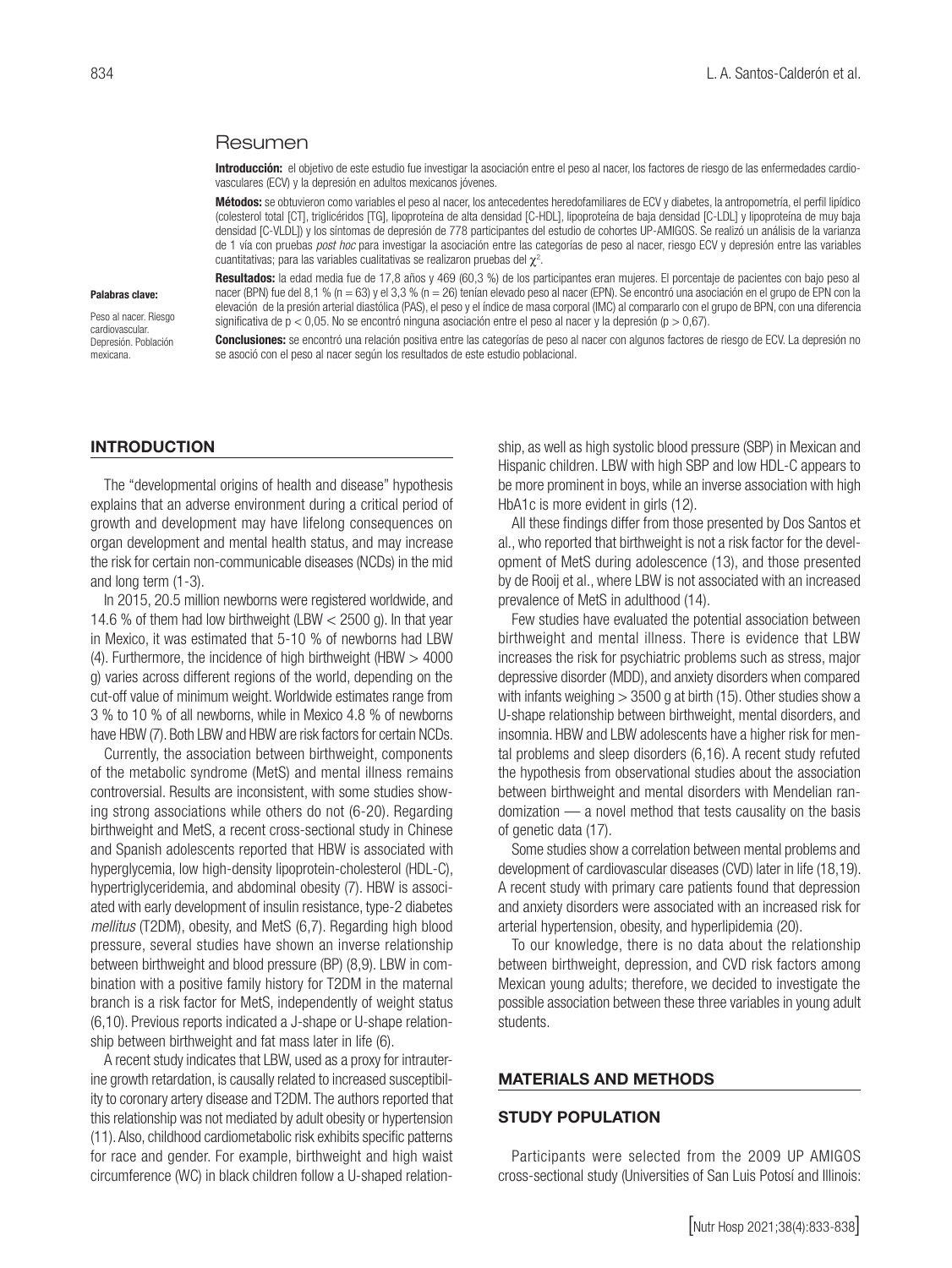A Multidisciplinary Investigation on Genetics, Obesity, and Social Environment). This was a cross-sectional study of young adults aged 17 years 6 months and one day to 25 years, applicants to a public university in Mexico, who were seeking admission for the 2010 school cycle between February and July of 2009.

As part of the university application process, all participants were submitted to a health screen at the university clinic. The health screen consisted of: 1) anthropometric measurements, including height, weight, WC, and BP; 2) a medical interview and physical exam conducted by a physician; 3) a blood draw following an overnight fast for biological markers; and 4) the self-reported depressive symptoms questionnaire Center for Epidemiological Studies Depression Scale (CESD-10) (21). Individuals willing to participate were apprised of study goals and their rights before signing the informed consent form. The Institutional Review Boards of both the Autonomous University of San Luis Potosí and the University of Illinois at Urbana-Champaign approved the study protocol.

Briefly, a total of 6,400 samples and valid questionnaires were collected. Only 778 were found to be eligible on the basis of the selection criteria with complete demographics, lipid profiles, and birthweight data. Birthweight was registered and categorized as  $<$  2500 g, 2500 to 4000 g, and  $>$  4000 g.

#### ANTHROPOMETRIC MEASURES

All measures were taken by trained health professionals at the university clinic. For all measurements, students were barefoot and wearing light clothes. Height was measured using a stadiometer to the nearest 0.5 cm, and weight was measured on a calibrated scale and recorded to the nearest 0.1 kg (Torino, Mexico). Weight and height were measured twice and the mean of the two values was reported. For the body mass index (BMI) calculation, weight (kg) was divided by the square height  $(m^2)$ and classified in accordance with the World Health Organization's international classification: underweight  $(\leq 18.49 \text{ kg/m}^2)$ , normal weight (18.50-24.99 kg/m<sup>2</sup>), overweight (25.00-29.99 kg/m<sup>2</sup>) and obese ( $\geq 30.00$  kg/m<sup>2</sup>). WC was measured using a flexible, non-stretching nylon tape at the level between the last rib and iliac crest following normal expiration, with the subject in the standing position, and was recorded to the nearest 0.1 cm. WC risk level for MetS was determined according to the International Diabetes Federation (IDF)/American Heart Association (AHA) populationand sex-specific joint definition: at risk males ( $\geq$  90 cm) and at risk females  $(≥ 80$  cm $)$  (22).

### BLOOD PRESSURE

BP was measured by trained and certified healthcare providers according to a protocol adapted from the procedures recommended by the American Heart Association. BP was taken on the dominant arm after at least a 5-min rest while participants were in a sitting position. Arms were bare and supported at heart level, and we used appropriately sized Welch Allyn cuffs. According to the harmonized definition, high blood pressure was defined as  $SBP \ge 130$  mmHg and/or DBP  $\ge 85$  mmHg (22).

#### FAMILY HISTORY

The family history of CVD and T2DM was assessed during the medical interview, including family members (sisters, brothers, parents, grandparents) known to have the disease.

#### ASSESSMENT OF DEPRESSIVE SYMPTOMS

Participants completed the CESD-10 questionnaire. Items evaluate depressed affect, positive affect, somatic complaints, and interpersonal problems. In a previous Mexican study, the CESD-10 tool showed good psychometric properties with Cronbach's  $\alpha$  = 0.72 (23). Participants rated how often they experienced each symptom during the past week using 4 response options from "Rarely or none of the time" (less than 1 day) to "All of the time" (5-7 days). Positive items were reversed, and responses assigned numeric values (0 to 3) before being summed. Possible scores range from 0 to 30, with a score of 10 or higher considered a positive screen for depression (21,24).

### BIOCHEMICAL MEASUREMENTS

Blood samples were collected after an overnight fast  $(\geq 8$  hours). All samples were measured in the Alcyon 300 autoanalyzer (Abbott, Illinois, USA, with reagents from BioSystems, Mexico). Fasting blood glucose (FBG) was determined according to the glucose oxidase peroxidase method. Impaired fasting glucose (IFG) was defined as a FG  $\geq$  100 mg/dL (22). Serum total cholesterol (TC), HDL-C, and triglycerides (TG) were determined by standard methods at the Clinical Research Laboratory, Chemistry School, UASLP in Mexico. Low-density lipoprotein-cholesterol (LDL-C) and very-low-density lipoprotein-cholesterol (VLDL-C) were calculated using Friedewald's equation. Hypertriglyceridemia was defined as a TG concentration  $\geq 150$  mg/dL, hypercholesterolemia as  $TC \ge 200$  mg/dL, high LDL-C as a concentration  $> 130$  mg/dL, and low HDL-C was defined as  $\leq 40$  mg/dL in males and  $\leq$  50 mg/dL in females (25).

### STATISTICAL ANALYSIS

Participants' general characteristics were categorized separately by birthweight category. A one-way analysis of variance (ANOVA) with post-hoc test was performed to evaluate significant differences in quantitative variables, and the  $\chi^2$  test was used for qualitative characteristics. Mean values for CV risk factors, such as serum lipid profile and glucose levels, as well as BP, were reported by using the ANOVA (*post-hoc* test) approach across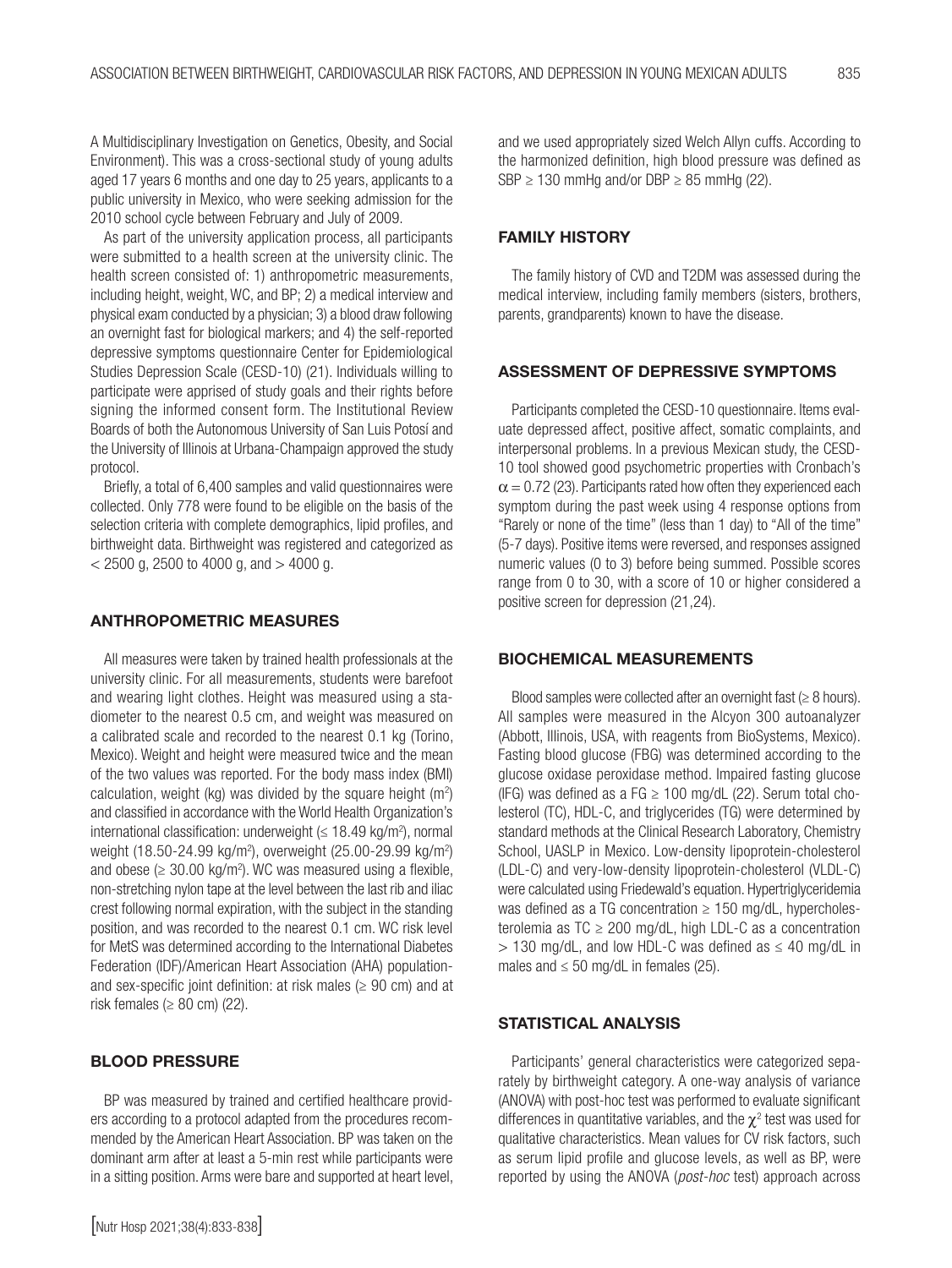the different categories of birthweight. Statistical analyses were performed using the SPSS for Windows software (version 26.0. SPSS, Chicago, IL, USA), and p-values < 0.05 were considered statistically significant.

### RESULTS

The number of women and men included in the present study was 469 (60.2 %) and 309 (39.7 %), respectively. The means and standard deviations (SDs) of general characteristics, CESD-10 scores, and family history across birthweight categories are shown in table I. Both groups with birthweight  $>$  4000 g had the highest amount of weight and BMI ( $p < 0.05$ ). No significant relationships were found between CESD-10. However, a significant relationship was found only for WC in men and for height in women.

Means and SDs for BP, lipid profile, and serum glucose levels according to birthweight categories are shown in table II. There was a significant association between SBP and DBP, but only DBP had statistical significance across birthweight categories. Participants with birthweight  $>$  4000 g, had higher means for DBP ( $p < 0.05$ ).

### **DISCUSSION**

The gestational stage and early childhood represent a window of phenotypic plasticity, and represent a sensitive period as related to cardiometabolic risk programming. Maternal weight status, lipid profile, smoking habit, gestational diabetes *mellitus,*  or hypertensive disease during pregnancy condition birthweight and gestational age (26-29).

All these prenatal factors, along with postnatal factors like breastfeeding and rapid weight gain during childhood, are associated with cardiometabolic risk later in life (29-33). Genetic factors and epigenetic mechanisms play an important role in programming the genes correlated to cardiovascular and mental disease (34,35).

There are very few studies in developing countries that review the association between birthweight, components of MetS, and mental illness. We decided to investigate the possible association between these three variables in young Mexican adults. Our results are quite similar to those of previous studies (3). In the present study only HBW had an association with overweight and obesity. The reviewed studies demonstrated a J- or U-shaped relationship between these two variables (6,7). We also observed, in men only, a significant association between birthweight and central obesity ( $p < 0.05$ ), which was only marginally identified among women ( $p = 0.05$ ).

We found that SBP had statistical significance but was inconclusive at the post-hoc test. Only HBW was associated with high DPB. The results from studies examining the associations between HBW and hypertension are inconsistent. Several studies showed an inverse relationship between birthweight and BP (8,9). Nevertheless, a recent study in adolescents showed a positive association between HBW and hypertension (36).

There are studies that support the statement that cardiovascular risk factors are related to the transmission of mitochondrial DNA (6,37). Our study did not find a significant p-value for a family history of diabetes or cardiovascular disease in the maternal branch, but it could have been otherwise with more cases.

| -------                       |                     |             |             |                        |                       |             |             |                       |  |
|-------------------------------|---------------------|-------------|-------------|------------------------|-----------------------|-------------|-------------|-----------------------|--|
|                               | Men birthweight (g) |             |             |                        | Women birthweight (g) |             |             |                       |  |
|                               | < 2500              | 2500-4000   | >4000       | p-value*               | < 2500                | 2500-4000   | >4000       | p-value*              |  |
| Age $(y)$                     | 17.8 (0.5)          | 17.9(1.4)   | 18.8(2)     | $< 0.05$ <sup>+</sup>  | 17.6(0.9)             | 17.8(1.2)   | 18.1(0.3)   | 0.42                  |  |
| BMI ( $kg/m2$ )               | 21.7(1.9)           | 23.8(4.2)   | 25.7(5.6)   | $< 0.05$ <sup>‡</sup>  | 21.7(3.5)             | 23.1(4.4)   | 26.2(6.9)   | $< 0.05$ <sup>‡</sup> |  |
| Weight (kg)                   | 62.1(6.2)           | 70.1 (14.2) | 77.3 (18.2) | $< 0.05^{\ddagger}$    | 54.1(9.8)             | 58.9 (12.7) | 70.7 (20.8) | $< 0.05$ <sup>§</sup> |  |
| Height (m)                    | 1.69(0.05)          | 1.71(0.06)  | 1.73(0.07)  | 0.21                   | 1.58(0.05)            | 1.59(0.06)  | 1.63(0.07)  | $< 0.05$ <sup>‡</sup> |  |
| Waist (cm)                    | 78.1 (5.9)          | 81.3(11.3)  | 88.9 (12.5) | $< 0.05$ <sup>11</sup> | 73.5(8)               | 77.4 (11.9) | 83.4 (16.2) | 0.05                  |  |
| CESD-10                       | 5(2)                | 6(5)        | 6(4)        | 0.51                   | 7(5)                  | 7(4)        | 7(6)        | 0.68                  |  |
| Family history of T2DM, % (n) |                     |             |             |                        |                       |             |             |                       |  |
| Father                        | 23.5(4)             | 33.8 (93)   | 47(8)       | 0.73                   | 28.2(13)              | 32.6 (135)  | 66.6 (6)    | 0.66                  |  |
| Mother                        | 11.8(2)             | 33.4 (92)   | 47 (8)      |                        | 32.6(15)              | 38.8 (161)  | 77.7(7)     |                       |  |
| Family history of CVD, % (n)  |                     |             |             |                        |                       |             |             |                       |  |
| Father                        | 5.9(1)              | 16.3(45)    | 11.7(2)     | 0.14                   | 23.9(11)              | 16.9(70)    | 11.1(1)     | 0.14                  |  |
| Mother                        | 47.1(8)             | 21.8(60)    | 29.4(5)     |                        | 17.3(8)               | 25.6 (106)  | 44.4 (4)    |                       |  |

Table I. General characteristics, CESD-10 score, and family history of participants according to birthweight (g) categories

*Values are mean (SD) or percentage (number) if % is indicated. BMI: body mass index; CESD-10: center for epidemiological studies depression scale; T2DM: diabetes* mellitus *type 2; CVD: cardiovascular disease. \*p-values result from an analysis of variance. † According to Tukey's* post-hoc *test, the p-value between*  birthweight > 4000 g and birthweight = 2500-4000 g is p < 0.05. ‡According to Tukey's post-hoc test, the p-value between birthweight > 4000 g and birthweight *< 2500 g is p < 0.05. § According to Tukey's post-hoc test, the p-value between all groups is p < 0.05.* ||*According to Tukey's post-hoc test, the p-value between birthweight > 4000 g and the two other groups is p < 0.05.*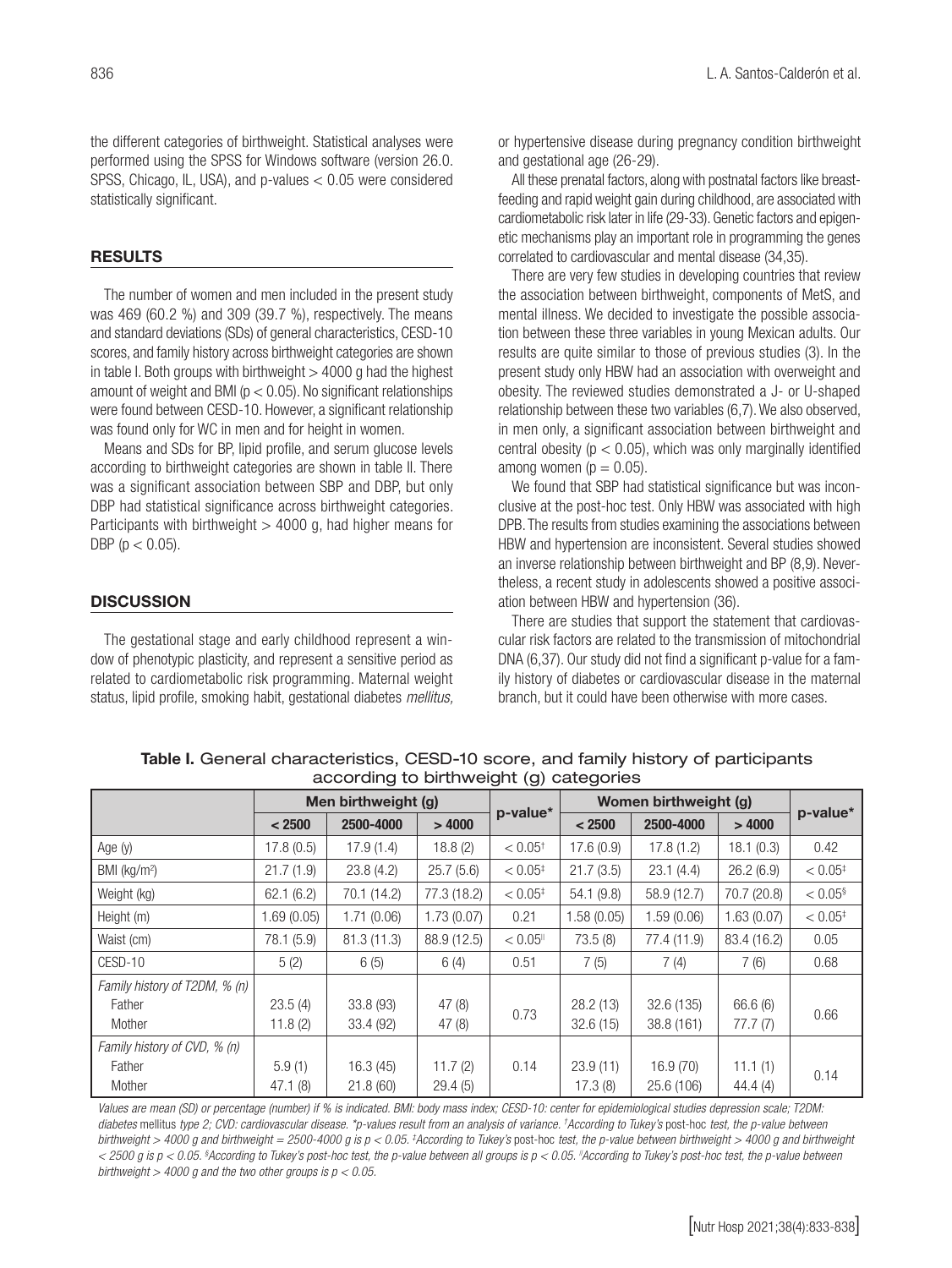| abool all igno bill trive digite batogoriou |          |           |          |                       |  |  |  |
|---------------------------------------------|----------|-----------|----------|-----------------------|--|--|--|
|                                             |          |           |          |                       |  |  |  |
|                                             | < 2500   | 2500-4000 | >4000    | p-value*              |  |  |  |
| SBP (mmHg)                                  | 108(9)   | 111(10)   | 112(8)   | $< 0.05$ <sup>+</sup> |  |  |  |
| DBP (mmHg)                                  | 70 (8)   | 72 (8)    | 76 (8)   | $< 0.05^{\circ}$      |  |  |  |
| $TC$ (mg/dL)                                | 170 (40) | 163 (36)  | 161 (37) | 0.39                  |  |  |  |
| $TG$ (mg/dL)                                | 110(61)  | 107(44)   | 105 (36) | 0.83                  |  |  |  |
| HDL-C (mg/dL)                               | 47(11)   | 48 (11)   | 49 (12)  | 0.83                  |  |  |  |
| LDL-C (mg/dL)                               | 100(34)  | 95 (33)   | 92 (36)  | 0.35                  |  |  |  |
| VLDL-C (mg/dL)                              | 22(12)   | 21(9)     | 21(7)    | 0.83                  |  |  |  |
| FBG (mg/dL)                                 | 86 (8)   | 88 (8)    | 89(5)    | 0.10                  |  |  |  |

|                                     | Table II. Blood pressure, lipid profile, and serum glucose level (mean [SD]) |  |  |  |  |  |  |  |  |
|-------------------------------------|------------------------------------------------------------------------------|--|--|--|--|--|--|--|--|
| according to birthweight categories |                                                                              |  |  |  |  |  |  |  |  |

*SBP: systolic blood pressure; DBP: diastolic blood pressure; TC: total cholesterol; TG: triglycerides; HDL-C: high density lipoprotein-cholesterol; LDL-C: low-density lipoprotein-cholesterol; VLDL-C: very low density lipoprotein-cholesterol; FBG: fasting blood glucose. \*p-values result from the analysis of variance. † Statistical*  significance according to p-value but no difference between groups in Tukey's post-hoc test. ‡According to Tukey's post-hoc test, the p-value between birthweight *> 4000 g and the two other groups is p < 0.05.*

Other CVD risk factors and components of MetS, including low HDL-C, and high levels of LDL-C, TC, TG, SBP and FBG, had no significant association with birthweight categories. Also, in this study we observed no association between birthweight categories and CESD-10 score (17).

We mentioned above that Dos Santos et al. found that birthweight was not a risk factor for the development of MetS during adolescence (13). This result was probably conditioned by the small size of their Brazilian cohort ( $n = 172$ ), a possible bias in the selection of participants, or methodological differences in the evaluation of adiposity. Nevertheless, a study with a Mendelian randomization analysis studied 7 single nucleotide polymorphisms (SNPs) independently contributing to birthweight at genome-wide significance to estimate the effect of birthweight on risk of coronary ischemic disease, and they concluded that there was no strong evidence between birthweight, coronary disease, and lipid profile (38).

Despite this inconsistency among studies, there is a need to develop public health policies that adopt preventive measures to promote adequate maternal-fetal and child development, and enable an early diagnosis of metabolic abnormalities (28), as well as Improvements in the policies related to healthy eating, demanding proper food labeling, promotion of exclusive breastfeeding for at least 6 months, and community-based primary prevention programs regarding lifestyle, among other measures (29,39). A study reveals iron supplementation in children with LBW as a measure to reduce systolic blood pressure on childhood (40). That is a novel observation suggesting that CVD risk factors like hypertension might be reduced with early interventions.

A low number of cases is the main limitation of this study. We only had 778 patients who fulfilled the selection criteria, 689 cases of NBW, 63 cases (8 %) of LBW, and 26 cases (3.3 %) of HBW, which corresponds to the percentages of LBW and HBW in the Mexican literature. The observed results have to be carefully analyzed. Other prenatal confounders like maternal obesity, smoking habit, and gestational diabetes *mellitus,* and postnatal confounders like breastfeeding duration, socioeconomic status, complementary feeding, catch-up growth, diet and physical activity, were not available and were not considered in the analysis. Due to the cross-sectional design we were unable to determine causality.

In conclusion, the findings of this population-based study revealed a positive relationship between birthweight categories and some CVD risk. Young adults that were born with HBW had association with high DPB, weight, and BMI. Depression was not related to birthweight categories.

### **CONCLUSIONS**

The findings of this population-based study (young Mexican adults) revealed that depression was not related to birthweight. However, a positive relation between birthweight categories and some CVD risk factors such as DBP, weight, and BMI was shown in both genders. Furthermore, WC and height had a relationship with birthweight in men and women, respectively.

### **REFERENCES**

- 1. Barker DJ. The origins of the developmental origins theory. J Intern Med 2007;261(5):412-7. DOI: 10.1111/j.1365-2796.2007.01809.x
- 2. Mandy M, Nyirenda M. Developmental Origins of Health and Disease: the relevance to developing nations. International Health 2018;10:66-70.
- 3. Azadbakht L, Kelishadi R, Saraf-Bank S, Qorbani M, Ardalan G, Heshmat R, et al. The association of birth weight with cardiovascular risk factors and mental problems among Iranian school-aged children: the CASPIAN-III study. Nutrition 2014;30:150-8. DOI: 10.1016/j.nut.2013.06.005
- 4. UNICEF-WHO. Low birth weight prevalence, by country and region; 2015
- 5. Ponce-Saavedra AS, González-Guerrero O, Rodríguez-García R, Echeverria-Landa A, Puig-Nolasco A, Rodríguez-Guzmán LM. Macrosomia prevalence and associated factors. Rev Mex Pediatr 2011;78:139-42.